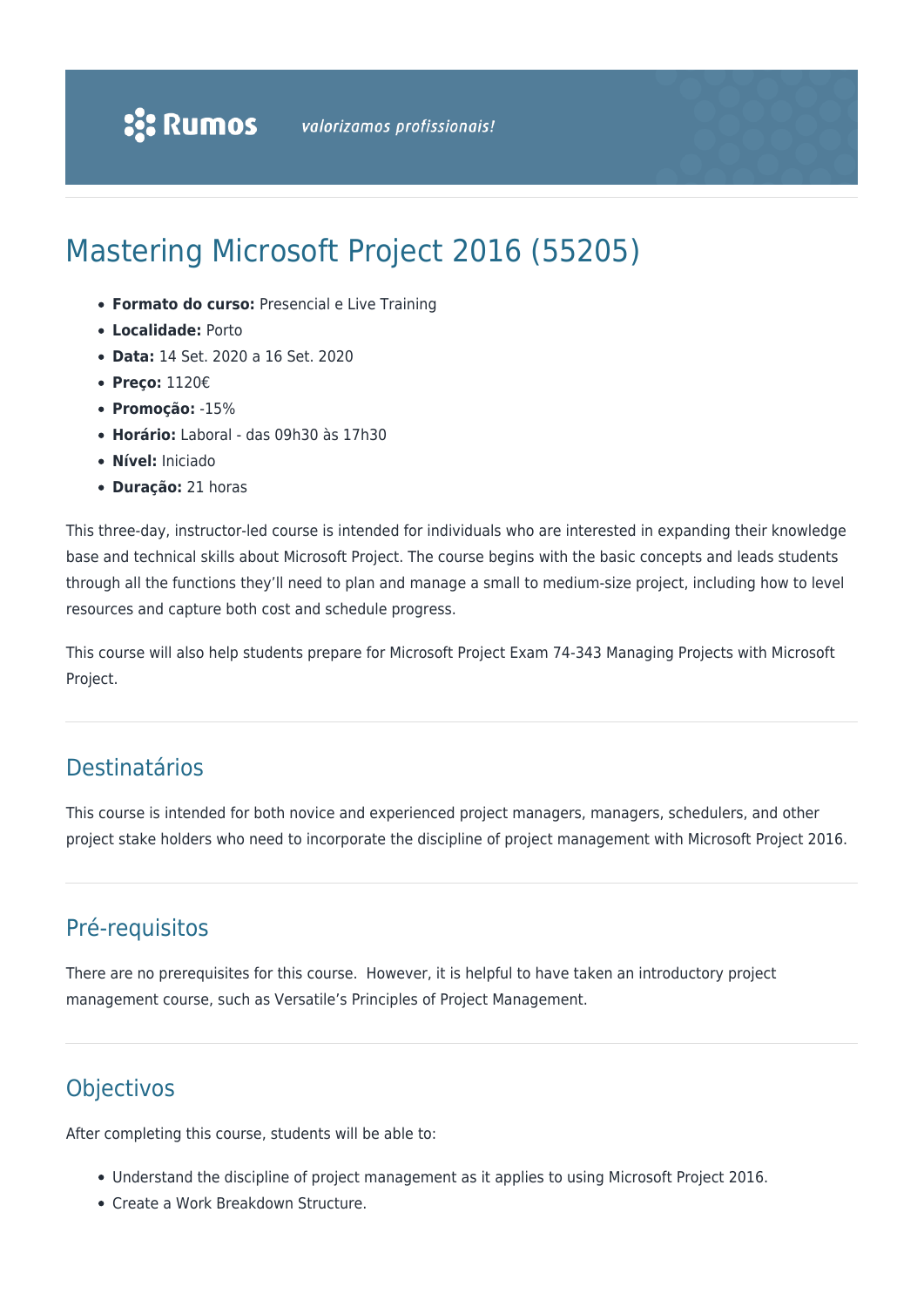- Identify Task Types & Relationships.
- Define Resources within Project.
- Make Work Package Estimates.
- Create an Initial Schedule.
- Create a Resource Leveled Schedule.
- Create Projects from templates, Excel files.
- Create Global templates.
- Create formulas and graphical indicators.
- The steps to record a macro.
- Format Output and Print Reports.
- Integrate Multiple Projects.
- Set up a Project with a Calendar, Start date, and scheduling method.
- Understand Manually Schedule vs. Auto Schedule.
- Manage multiple projects.
- Be able to create a master project list with shared resources.

### Programa

#### **Introduction to Microsoft Project**

- Describe how Project relates to the discipline of Project management.
- Learn what the new features are in Project 2016.
- Navigate to the primary views available using the Ribbon.
- Choose Views that display task, resource, or assignment information.
- Select table within views to change the information that is available to see and edit.
- Relate the features of Project to the 5 steps for building a plan in Project.

#### **Lab : Introduction to Mastering Microsoft Project**

- Learn how to change views from a table to a chart.
- Learn the different subcommands that are under each command groups.
- Learn what functions are under the format tab.
- Learn how to access the backstage.

#### **A Quick and Easy Overview of Managing with Project**

- Create a new project and prepare it for data entry.
- Enter project tasks.
- Sequence the tasks.
- Define resources.
- Estimate Task duration and assign resources.
- Baseline the project.
- Track project progress.

#### **Lab : Creating a Basic Project with a template**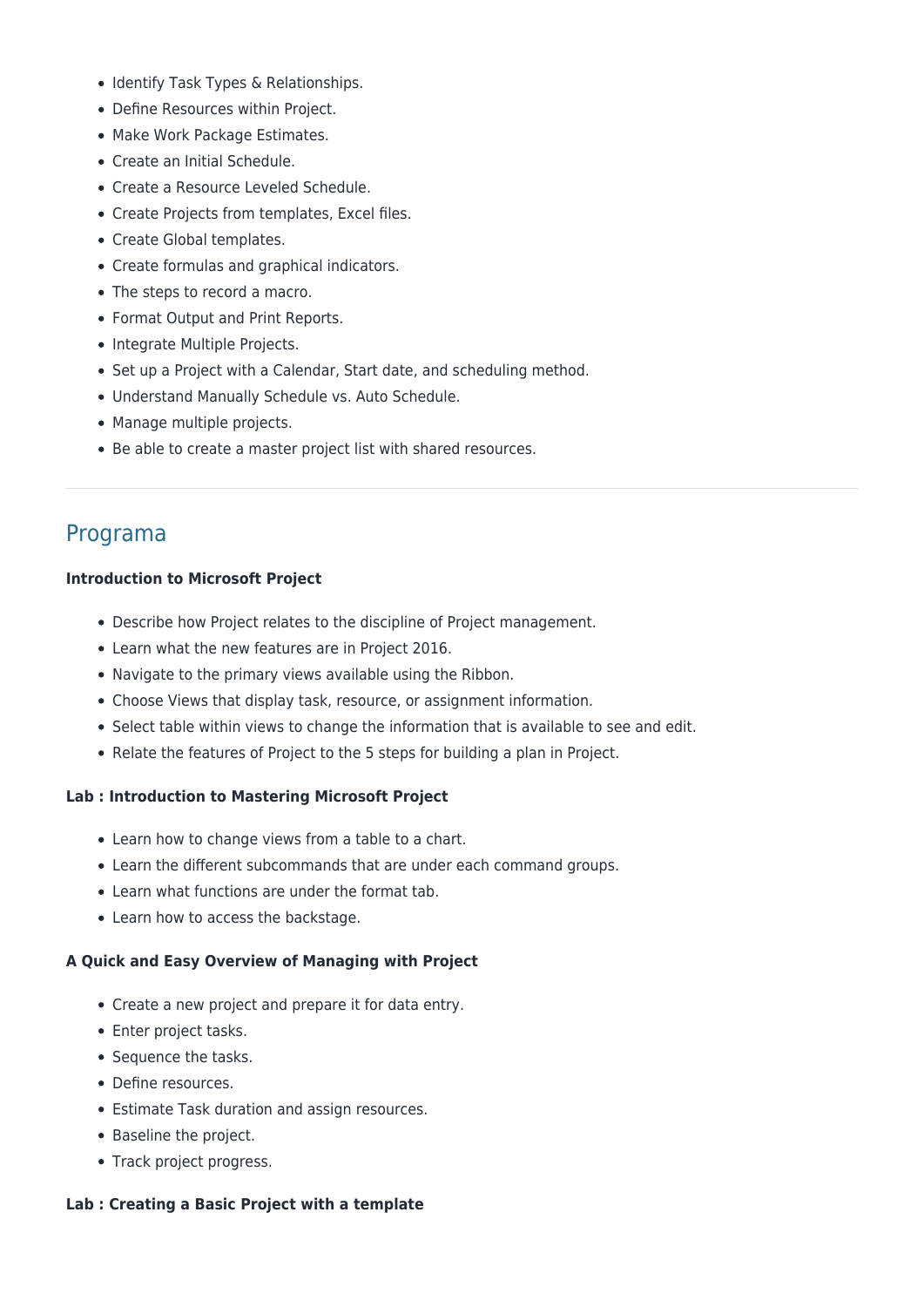- Learn how to create a project plan from a template.
- Learn how to turn off the timeline.
- Learn how to change the project start date.
- Learn how to add holidays to the company calendar.

#### **Lab : Creating a Basic Project**

- Learn how to add resources and their cost.
- Learn how to switch views.
- Learn how to insert summary tasks.
- Learn how to link tasks and summary tasks.

#### **Setting Up a Project**

- Use multiple methods to create a new project from an Excel file and a SharePoint Tasks list.
- Establish one or more calendars to constrain resource availability.
- Configure Project to calculate the schedule from the Start Date forward, or from the Finish Date b

#### **Lab : Setting Up a Project**

- Learn how to add Holidays to the company calendar.
- Learn how to make a custom calendar.
- Learn how to set the Project Start date.
- • Learn how to set constraints.

#### **Manually Schedule vs. Auto Schedule**

• Students practice switching tasks between Manually Schedule and Auto Schedule modes. By switching

#### **Lab : Explore Task Modes**

- Describe which project functions are turned off for tasks using Manually Schedule mode.
- Change the task mode from Manually Schedule to Auto Schedule and back.
- Identify tasks that are in Manually Schedule mode by the task mode column and shape on the Gantt c
- Describe situations that are particularly appropriate for using Manually Schedule.
- Describe the limitations that a user must be aware of when using Manually Schedule mode.

#### **Creating a Work Breakdown Structure**

- Build and use summary and subordinate tasks.
- Understand and use milestones.
- Develop WBS Outlines.
- Assign completion criteria.
- Evaluate the WBS.
- Understand and use WBS templates.

#### **Lab : Manipulate a WBS**

Learn how to create and manipulate WBS.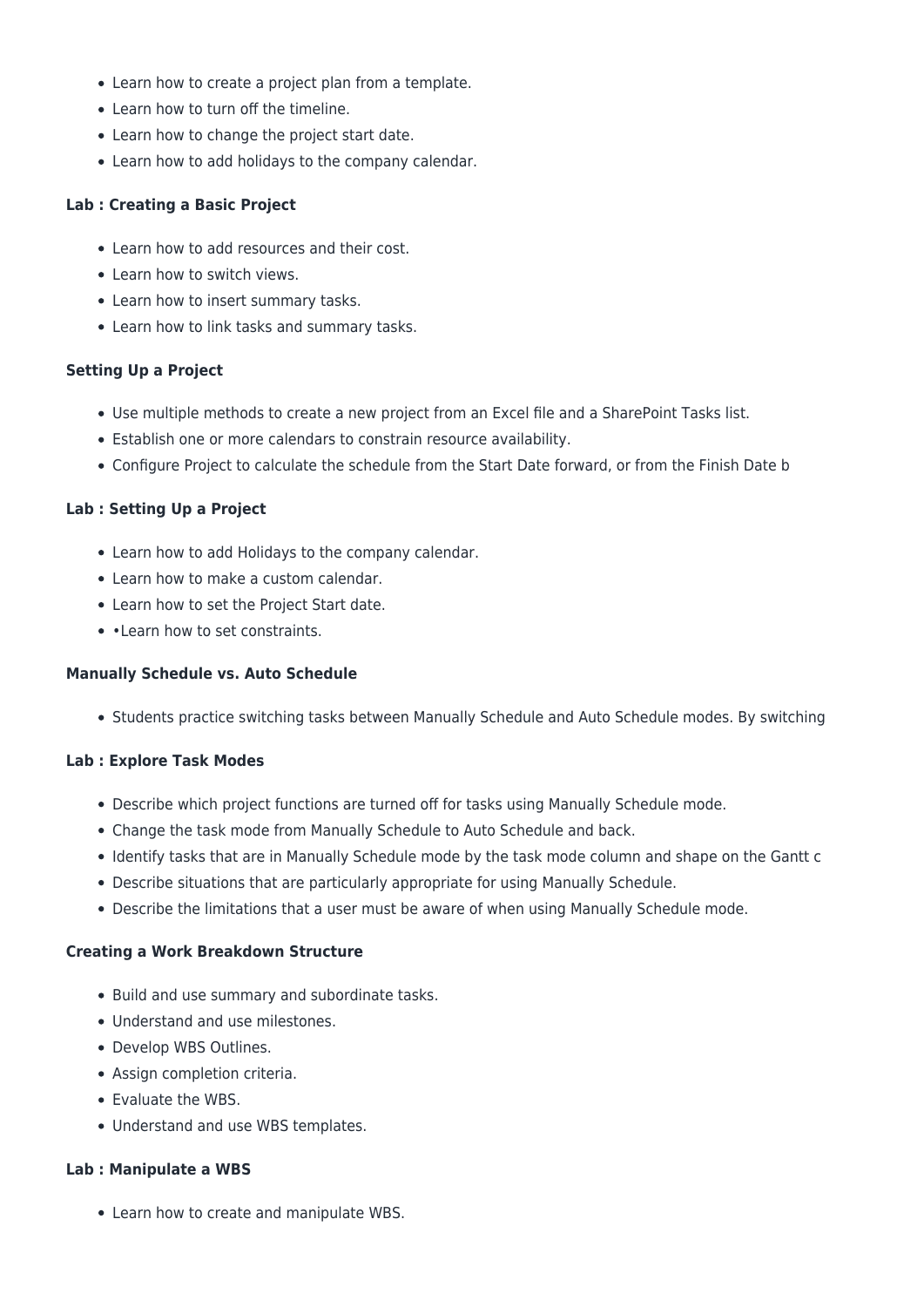- Learn how to utilize an Outline.
- Learn how to create notes within tasks
- Learn how to utilize an Outline.

#### **Lab : Supporting the Project Plan**

- Learn how to hyperlink project artifacts to your project plan.
- Learn how to create reoccurring tasks.

#### **Identifying Task Relationships**

- Understand the different types of task relationships.
- Understand and use various methods to create relationships.
- Determine and display task sequence.
- Understand and use lag, lead, and delay.
- Understand the new feature of Task Paths.

#### **Lab : Display the sequence**

- Identify the different ways to create dependent relationships
- Format a Network diagram.
- Modifying dependency lines.
- Modifying items to be shown on the critical path.

#### **Defining Resources within Project**

- Define resource types.
- Define individual resources that will be used on the project.
- Record the cost (s) of using each type of resource.
- Record the limit of availability for each type of resource by establishing a resource calendar and d

#### **Lab : Resource Calendar and Availability**

- Add holidays to a standard calendar.
- Applying different types of calendars to a project and analyzing the impact to the project schedule.
- Applying vacation schedules to the calendar.
- Replace resources based upon the resource's calendar.

#### **Making Work Package Estimates**

- Enter estimates for duration and costs for each task.
- Distinguish between task types and describe when each is appropriate.
- Describe the relationship between work, units, and duration.
- Describe the way Effort Driven scheduling is affected by work, units, and duration.
- Assign tasks to resources using the Team Planner view.

#### **Lab : Work, Duration and Labor**

• Analyze the impact of duration, work, and labor.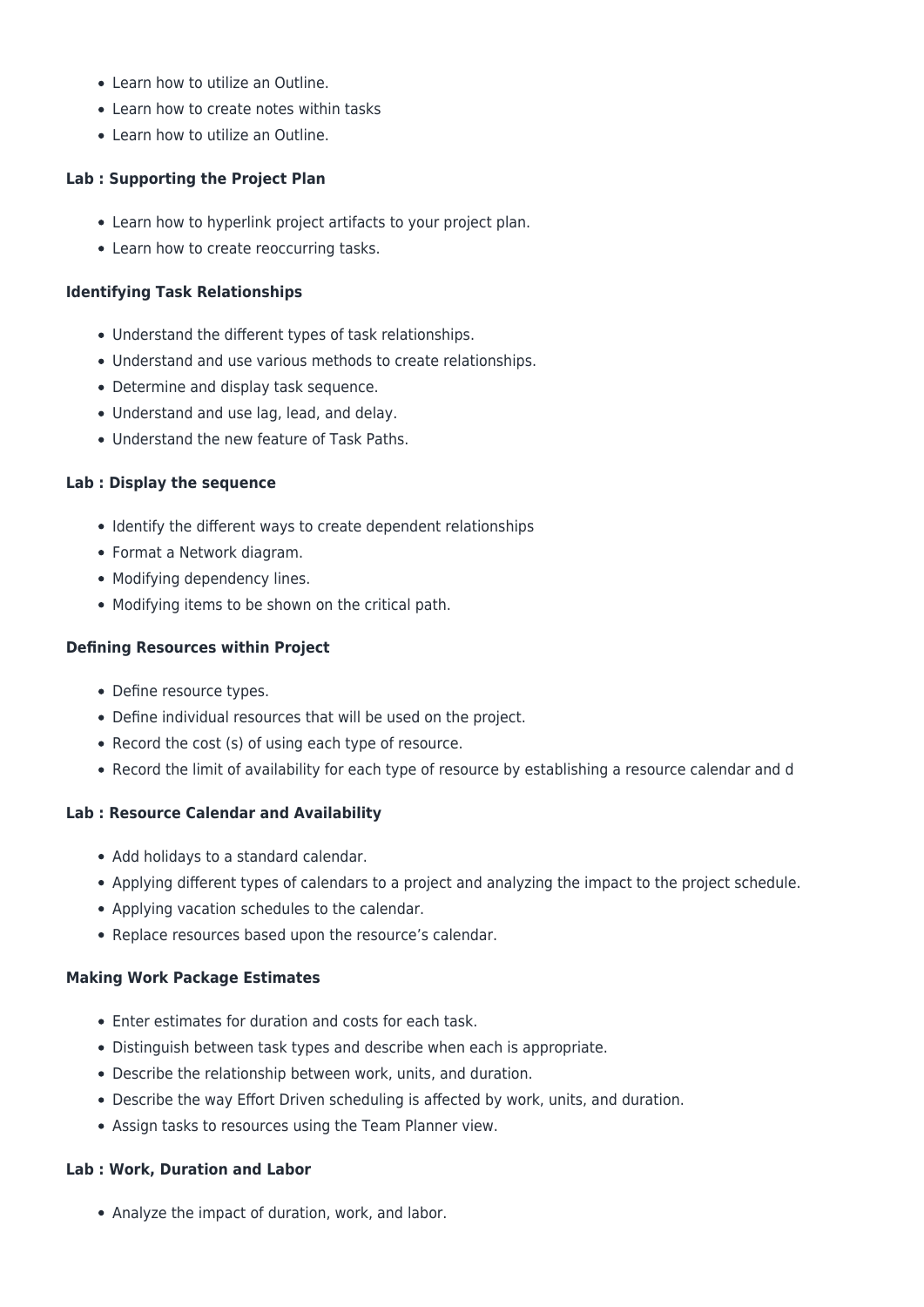- Create material resources and assigning cost to the resource.
- Understand how to leverage Project statistics
- Apply a material resource to a task and examine the impact to project costs.

#### **Creating an Initial Schedule**

- Calculate float and identify a project's critical path.
- Understand and identify task constraints.
- Create milestones.
- Use the Task Inspector to troubleshoot the initial schedule.

#### **Lab : Calculating an Initial schedule**

• Reviewing changes that can have a positive or negative impact on the project plan.

#### **Create a Resource Leveled Schedule**

- Adjust a project schedule to account for limited people and other resources.
- View the overall cost and schedule of a project.
- Identify resources that have been overallocated for a project schedule.
- Use multiple ways to adjust tasks and assignments to remove over allocation for any resource.

#### **Lab : Resource Leveling**

- Evaluate the project's resource plan using the resource views.
- Adjust the schedule manually.
- Adjust the schedule using the leveling feature.

#### **Managing the Project**

- Learn how to set a baseline.
- Lean how to enter and track project performance data.
- Learn how to apply different tracking methods.
- Learn how to perform a variance analysis on a project.

#### **Lab : The Baseline**

- Use Project Statics to see the changes in a project plan.
- Use the variance tables to understand the changes in a project plan.
- Understand the value of baselining.

#### **Lab : Baselining & Tracking Performance**

- Understand the value of Baselining a project.
- Understand how to Enter Actuals and measuring their impact.

#### **Lab : Variance**

Understand how variance is calculated with cost, finish and work.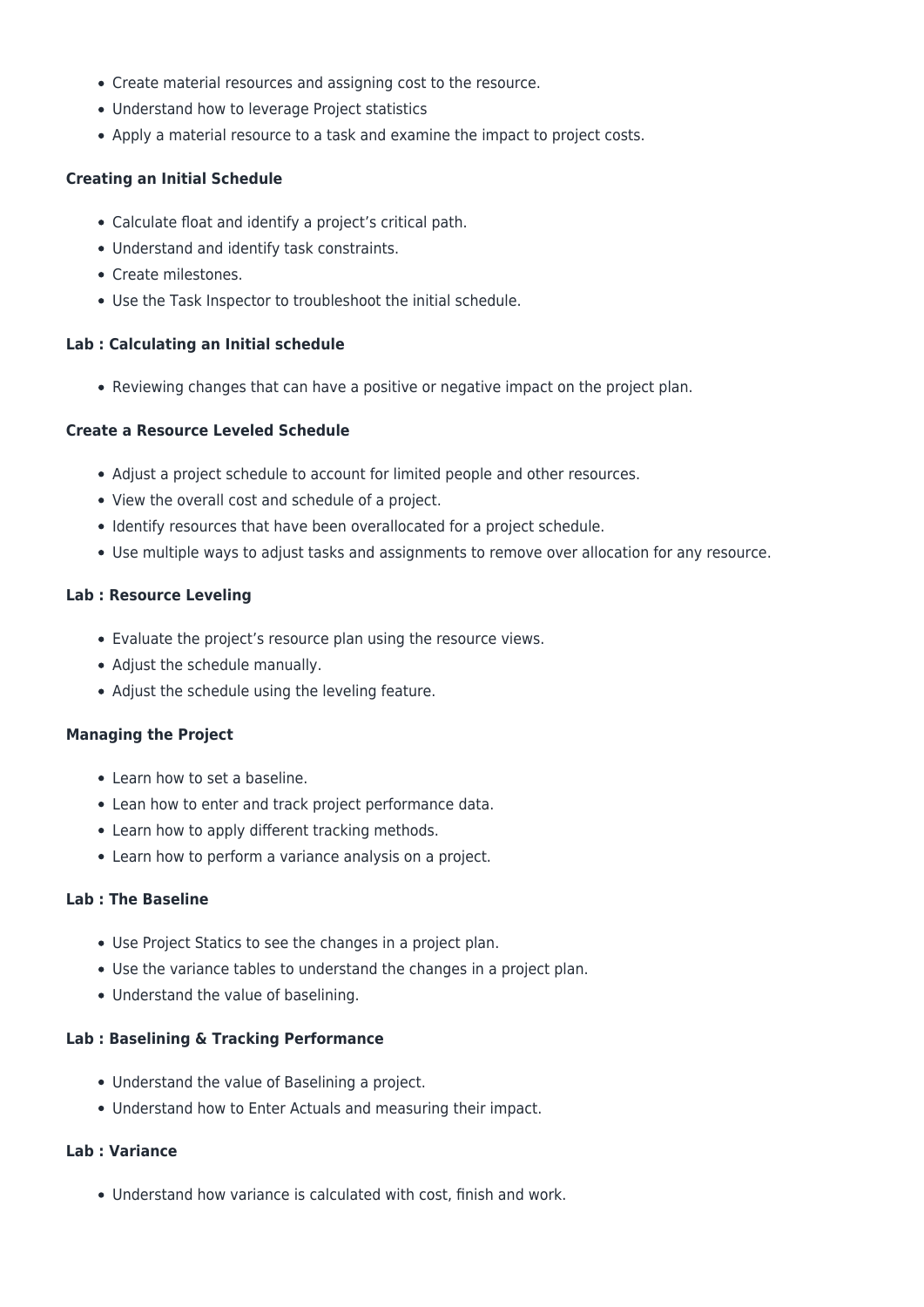#### **Formatting Output and Printing Reports**

- Print
- Views
- Formats
- Sorting
- Filtering
- Grouping
- Custom Fields
- Reporting
- Other File Formats

#### **Lab : Use the Grouping Feature**

- Create new fields to group.
- Create new group fields.
- Create new views.

#### **Lab : Create Reports in Project**

- Learn how to leverage Microsoft Project's View Report features.
- Learn how to create a Visual Report.

#### **Managing Multiple Projects**

- Learn how to use common resources among multiple projects.
- Learn how to link tasks between multiple projects.
- Learn how to create a consolidated view of multiple projects.

#### **Lab : Identifying Overallocated Resources from a Resource Pool and Consolidated File**

- Learn how to create a master project file.
- Open Resource Pool.
- Learn how to look for over-allocated resources.

#### **Advanced Topics**

- Learn how to customize the Ribbon and the Quick Access Toolbar.
- Learn how to customize WBS numbering.
- Learn the concepts of Formulas and Graphical indicators.
- Learn the purpose of the Global template and Organizer.
- Learn how to use Task Deadlines.
- Learn how to record a Macro.

#### **Lab : Recording a Macro in Project**

Learn how to create a macro that will automate a process.

#### **Summary**